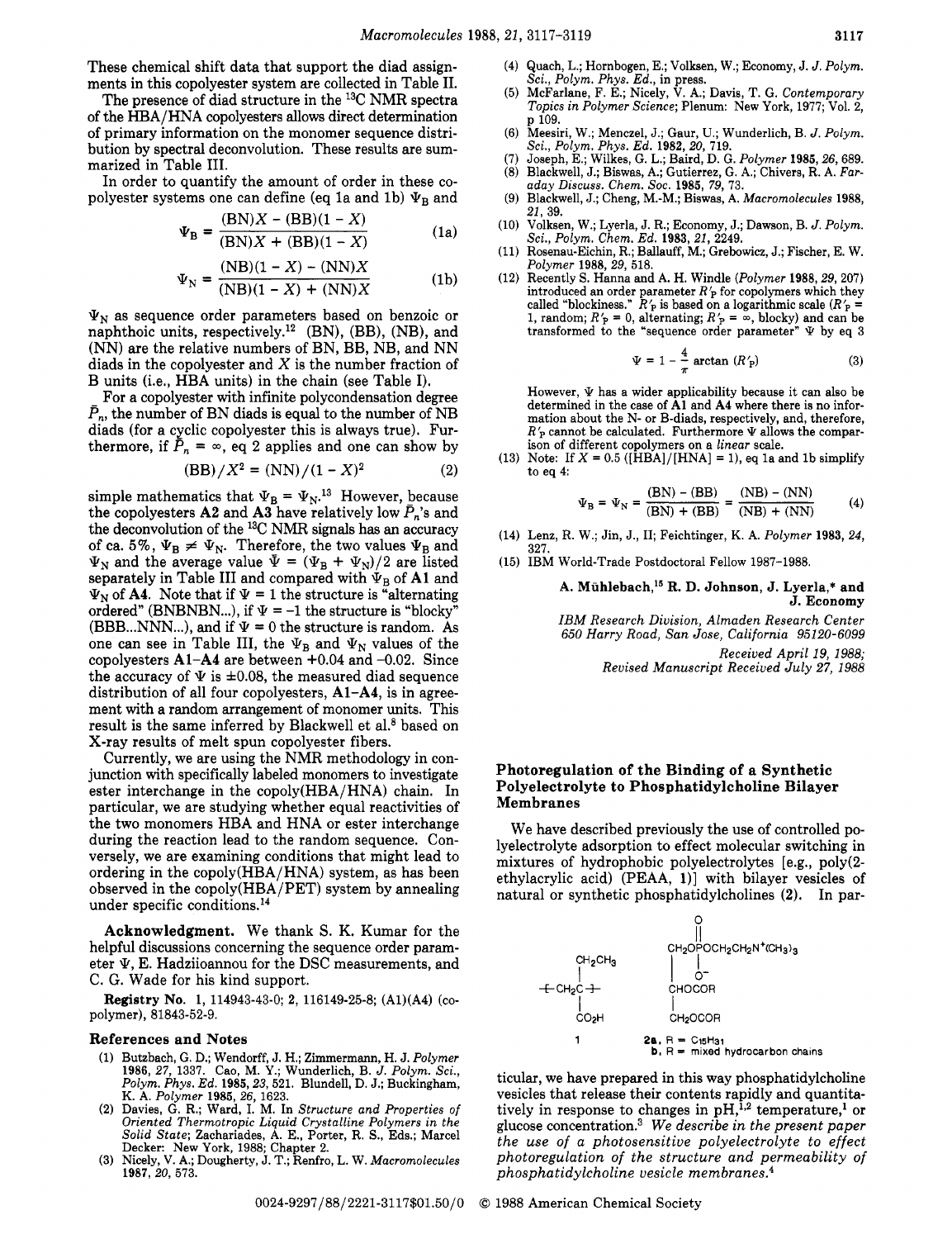

**Figure 1.** Calorimetric phase transition behavior of DPPC (1 mg/mL) treated with 1 mg/mL **of** copolymer **4** at pH *7.55.* Upper curve: Copolymer **4** irradiated to photoequilibrium with Rayonet **350** nmHg lamps. Lower curve: Dark-adapted **4.** Details of sample preparation and calorimetric conditions are given in ref 9.

Radical copolymerization of a  $9/1$  mixture of 2-ethylacrylic acid (EAA) and **N-[4-(phenylazo)phenyl]meth**acrylamide (PAPM, **3)** affords a 2411 EAAJPAPM co-



polymer (4).<sup>5</sup> The dark-adapted copolymer in water shows the expected absorption spectral maxima at 235 nm ( $\epsilon$  = 11 200 M<sup>-1</sup> cm<sup>-1</sup>) and 342 nm ( $\epsilon = 12500$  M<sup>-1</sup> cm<sup>-1</sup>). Irradiation at 350 nm<sup>6</sup> causes a systematic decrease in the intensity of the 342-nm band attributed **to** the trans isomer of the pendent azobenzene units. Isosbestic points are maintained, and the process is reversible; the absorption spectrum reverts to that of the dark-adapted sample in about 18 h at room temperature in the dark.

Ishihara and co-workers have reported that analogous photoisomerization of copolymers of N-[4-(phenylazo) phenyllacrylamide (PAPA) with acrylic acid causes significant changes in the state of ionization of the chain.' Since we have shown previously that the interactions of PEAA with phosphatidylcholine films are exceedingly sensitive to ionization,<sup>1,3,8</sup> it appeared likely that the membrane binding of EAA/PAPM copolymers should be subject to photoregulation.

Figure 1 shows this to be the case. The figure shows calorimetric scans of the order-disorder transitions of **dipalmitoylphosphatidylcholine** (DPPC, **2a)** membranes treated with dark-adapted and irradiated **4.9** The irradiated sample undergoes a sharp transition similar to that found in pure  $DPP\tilde{C}$  membranes;<sup>10</sup> thus minimal membrane reorganization results from addition of the polyelectrolyte carrying largely cis azobenzene residues. On the other hand, dark adaptation (i.e., thermal reversion of the azobenzene units to predominantly trans configurations) yields a disordered film that displays only a broad, poorly defined endotherm.

These results are in accord with our expectations, given the large differences in the solubilities and dipole moments of the cis  $(\mu = 3.0 \text{ D})$  and trans  $(\mu = 0 \text{ D})$  forms of azo-



**Figure 2.** Time-dependent efflux of calcein from unilamellar vesicles of EYPC, pH **7.55:** *(0)* EYPC treated with irradiated preparation and methods of determining rates of dye release are given in ref 12.

benzene.<sup>11</sup> Increasing the cis fraction of polymer-bound azobenzene units increases local polarity and should stimulate dissociation of carboxylic acid groups bound to the chain. Indeed, Ishihara and co-workers have noted that the pH of unbuffered aqueous solutions of acrylic acid/ PAPA copolymers is depressed upon irradiation.<sup>7</sup> In the present work, the bulk pH is maintained by the large buffer capacity of the system, and changes in carboxylic acid ionization and pendent group hydration are exploited to control the association of the chain with the phophatidylcholine film.

The binding of hydrophobic polyelectrolytes, e.g., PEAA, to phosphatidylcholine membranes causes large changes in membrane permeability.<sup>1</sup> Figure 2 confirms that the photosensitivity of **4** can be exploited to render membrane permeability sensitive to light. The figure shows the time course of the efflux of the dye, calcein, from unilamellar vesicles of egg yolk phosphatidylcholine (EYPC, **2b)**  treated with dark-adapted **4** or with the copolymer irradiated to photoequilibrium.<sup>12</sup> The irradiated sample displays a permeability to calcein which is identical with that of polymer-free EYPC vesicles; this observation is consistent with the calorimetric results in Figure **2** which reveal little structural perturbation of DPPC by the irradiated polyelectrolyte. On the other hand, the permeability of the dark-adapted sample is increased at least 10-fold in comparison with the polymer-free control and the irradiated sample.

The results described herein show that the association of synthetic polyelectrolytes with phosphatidylcholine membranes can be rendered sensitive to light. Photocontrolled polyelectrolyte adsorption can thus be used to effect large changes in the structural organization, and the permeability, of bilayer membranes in water. Work in progress addresses the rate, efficiency, and reversibility of these photoprocesses.

**Acknowledgment.** This work was supported by a grant from 3M, St. Paul, MN. Support of our research by a Presidential Young Investigator Award of the National Science Foundation (to D.A.T.) is also gratefully acknowledged.

**Registry No. 2a, 2644-64-6; 4, 116149-26-9.** 

#### **References and Notes**

- (1) Tirrell, D. **A.;** Takigawa, D. **Y.;** Seki, K. **Ann.** *N. Y. Acad. Sci. 1985,446, 237.*
- *(2)* Devlin, B. P.; Tirrell, D. **A.** *Macromolecules* **1986,** *19,* **2465.**
- **(3)** Borden, K. **A,;** Eum, K. M.; Langley, K. H.; Tirrell, D. **A.**  *Macromolecules* **1987,** *20,* **454.**